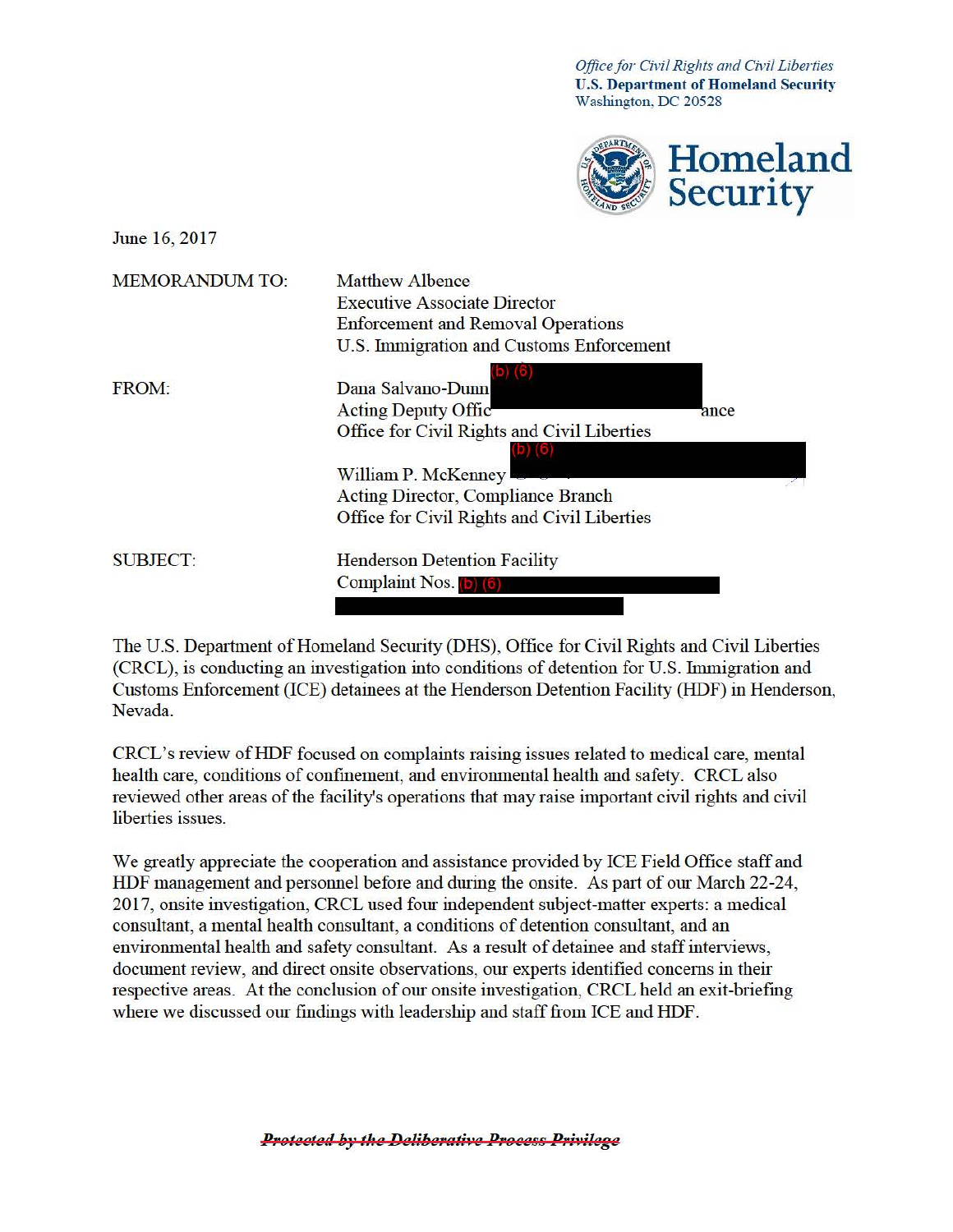following the onsite investigation.<sup>1</sup> The recommendations have been divided into priority and non-priority recommendations. Priority recommendations are listed in the body of this recommendations. Non-priority recommendations are contained in a separate attachment to this to consider and implement these recommendations to the fullest extent possible. Enclosed with this memorandum are the separate reports prepared by our subject-matter experts memorandum and CRCL requests that ICE formally concur or non-concur with these recommendations, and provide CRCL with an implementation plan for all accepted memorandum. Although CRCL is not requesting formal responses to these, we encourage ICE

 an action plan within 60 days. With this memorandum, and consistent with our standard practice, we request that you indicate whether ICE concurs with the expert recommendations, and that for those agreed to, you provide

# **Recommendations**

# Medical Care

 $\overline{a}$ 

CRCL's medical expert made the following priority recommendations regarding medical care at HDF:



- 4. Detainee medical care is regularly provided in settings that do not have the appropriate auditory or visual privacy required by the detention standards. HDC should ensure that detainees have appropriate auditory and/or visual privacy for health care encounters. (NDS, Medical Care, § III.B) (Level 1)
- 5. (b) (5)

 professional standards in conducting their work and preparing their reports and recommendations. Some of their analysis or recommendations, however, may be based on constitutional or statutory requirements that exceed the detention or professional standards. <sup>1</sup> In general, CRCL's experts relied on the applicable 2000 National Detention Standards (NDS) and related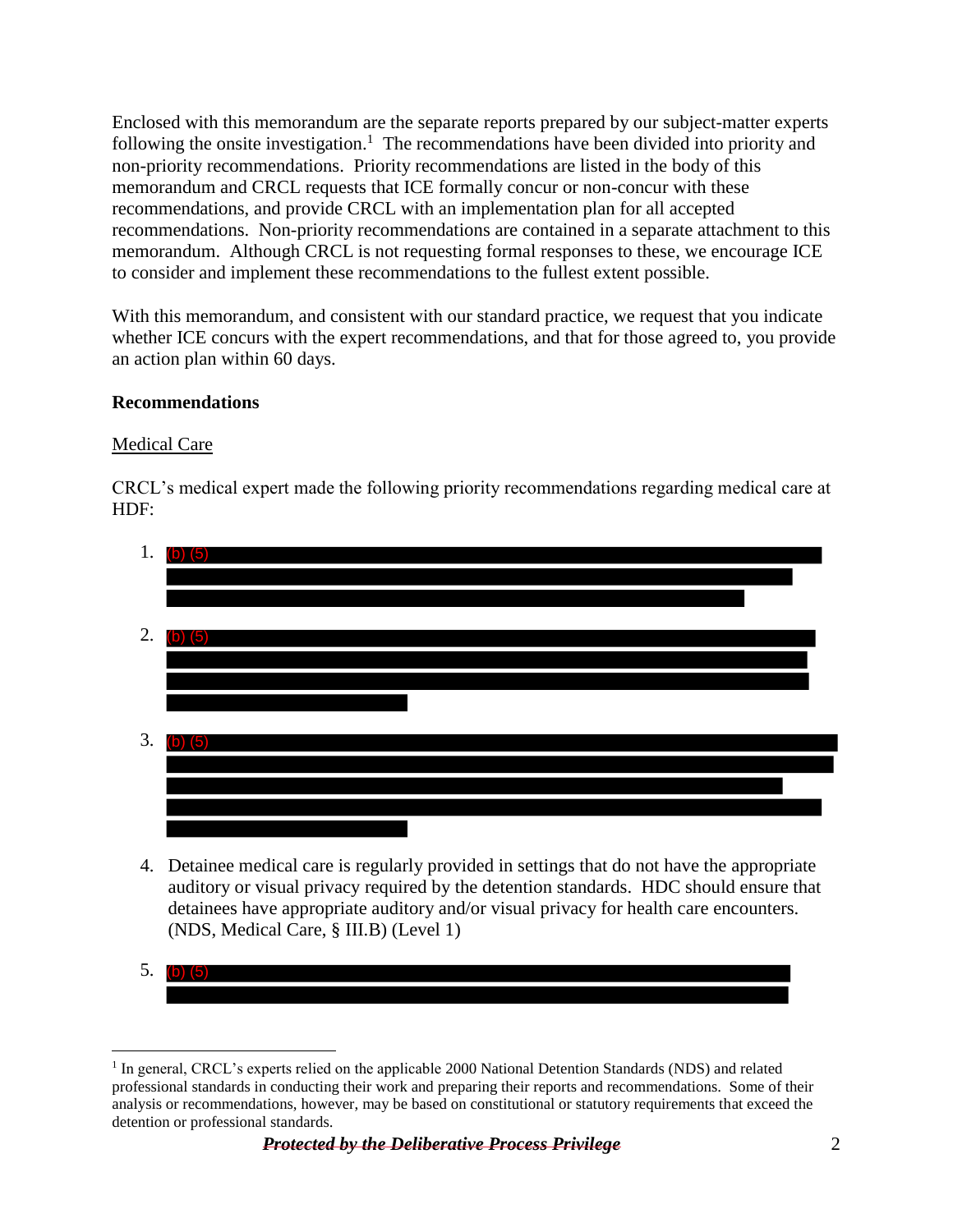

7. Corizon, the medical provider at HDC, has no site specific policy to instruct staff how to carry out these duties at HDC, such as nurse administered medication, even though these areas are covered in Corizon's general policies. HDC should ensure that site specific procedures are completed for all aspects of health care delivery at the HDC. (NDS, Medical Care, § III.D) (Level 1)



- translation assistance. HDC should evaluate the availability of language assistance for all addressed. (NDS, Medical Care, § III.D) (Level 1) 9. Use of appropriate language assistance for detainees who do not speak English was not consistently documented, and may not have always been used when required. HDC should ensure that all scheduled health care encounters document use of interpretation or health care encounters, particularly those that are scheduled, to identify gaps in availability, efficiency, and effectiveness of language assistance that need to be
- 10. HDC is not using the medical request system described in the facility detainee handbook. HDC should implement use of the medical request system as described in the facility handbook. (NDS, Medical Care, § III.F) (Level 1)
- 11. Detainees are experiencing delays in receiving medical care because HDC does not use nursing sick call. HDC should establish a regular schedule to conduct nursing sick call using the Nurse Encounter Tools (NETs) and discontinue use of the 2013 standing order protocols. (NDS, Medical Care, § III.F) (Level 1)
- 12. Sick call encounters are being conducted ad hoc during pill call, without access to detainee medical records, appropriate equipment, or a setting that provides appropriate patient privacy. HDC should ensure that all sick call encounters (nursing and provider) take place in a location and with the equipment to perform examinations, with patient privacy and language assistance as necessary. In addition, each of these encounters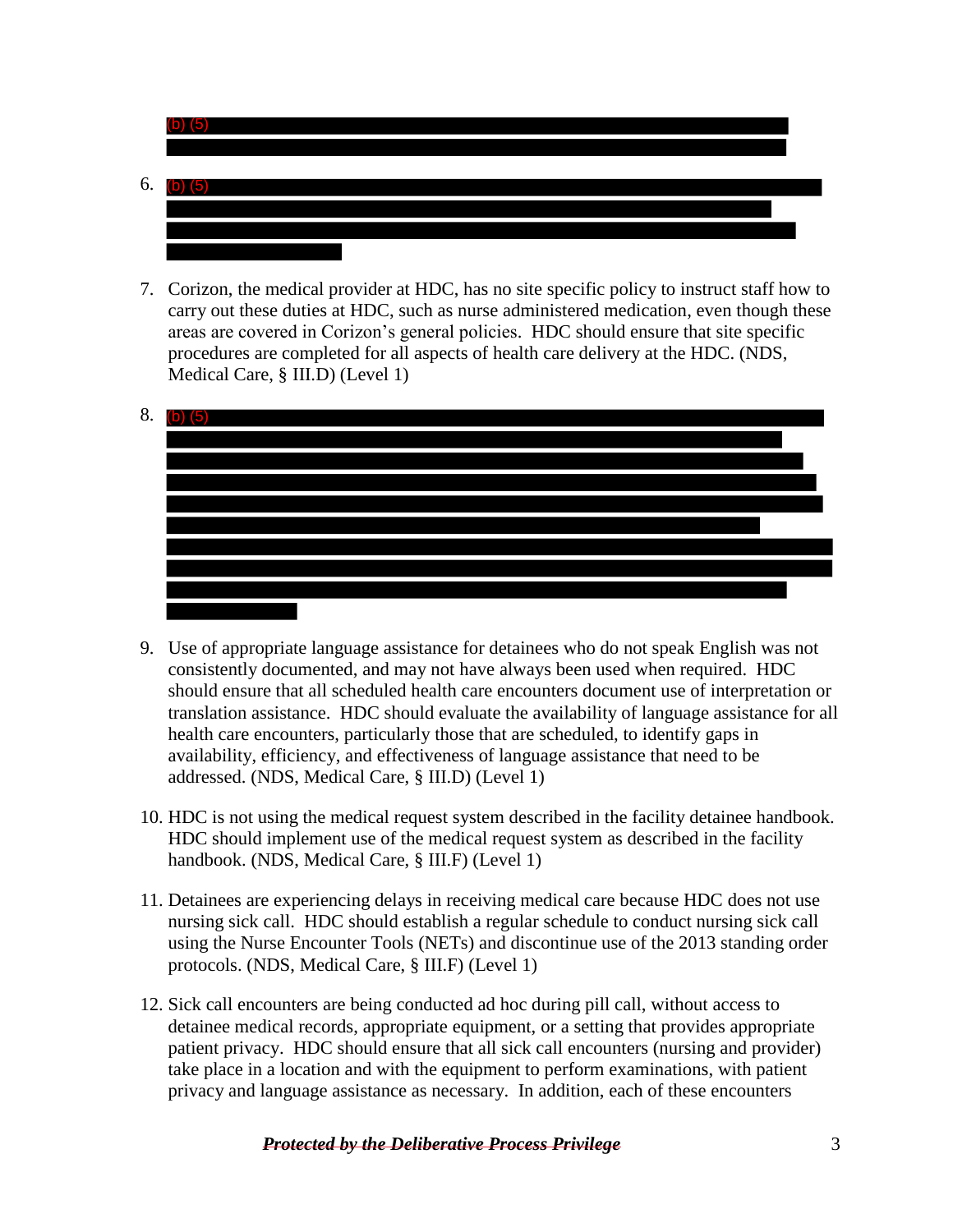should be documented in the progress notes or on the NET. (NDS, Medical Care, § III.F) (Level 1)

- 13. Nurses are initiating treatment based on standing orders when the primary care provider should have determined treatment based upon a clinical evaluation and diagnosis. HDC should establish provider schedules consistent with the Corizon staffing matrix of six days a week on site and eliminate the use of standing orders to initiate treatment without seeing the patient. (NDS, Medical Care, § III.F) (Level 1)
- $14.$ (b)  $(5)$
- 15. Review of one sexual assault case showed delays in referral for trauma care, possible evidence collection, and support services. HDC should ensure that Corizon's policy and procedure on sexual assault is reviewed and is consistent and coordinated with HDC's overall sexual abuse and assault prevention and intervention policies and procedures. (NDS, Medical Care, § III.G) (Level 1)

| HD <sub>C</sub>                                                                         |
|-----------------------------------------------------------------------------------------|
| should ensure that all health care personnel are trained or retrained on the policy and |
| procedures for responding to sexual abuse, including the providers. (b) (5)             |
|                                                                                         |
|                                                                                         |
|                                                                                         |
|                                                                                         |
|                                                                                         |
|                                                                                         |
|                                                                                         |

18. Medication administration practices at HDC are not consistent with the standard of care. HDC should establish site-specific medication administration procedures that comply with Corizon's corporate policies. At a minimum pre-pouring of medication should be eliminated and contemporaneous documentation of medication administered required. (NDS, Medical Care, § III.I) (Level 1)

 HDC should hold medical administrative meetings four times a year at a minimum with an agenda that includes the items listed in the standard and listing the names and titles of those in attendance. (NDS, Medical Care, § III.P) (Level 1)

20. (b) (5)

 *Protected by the Deliberative Process Privilege* 4

<sup>19.</sup> (b) (5)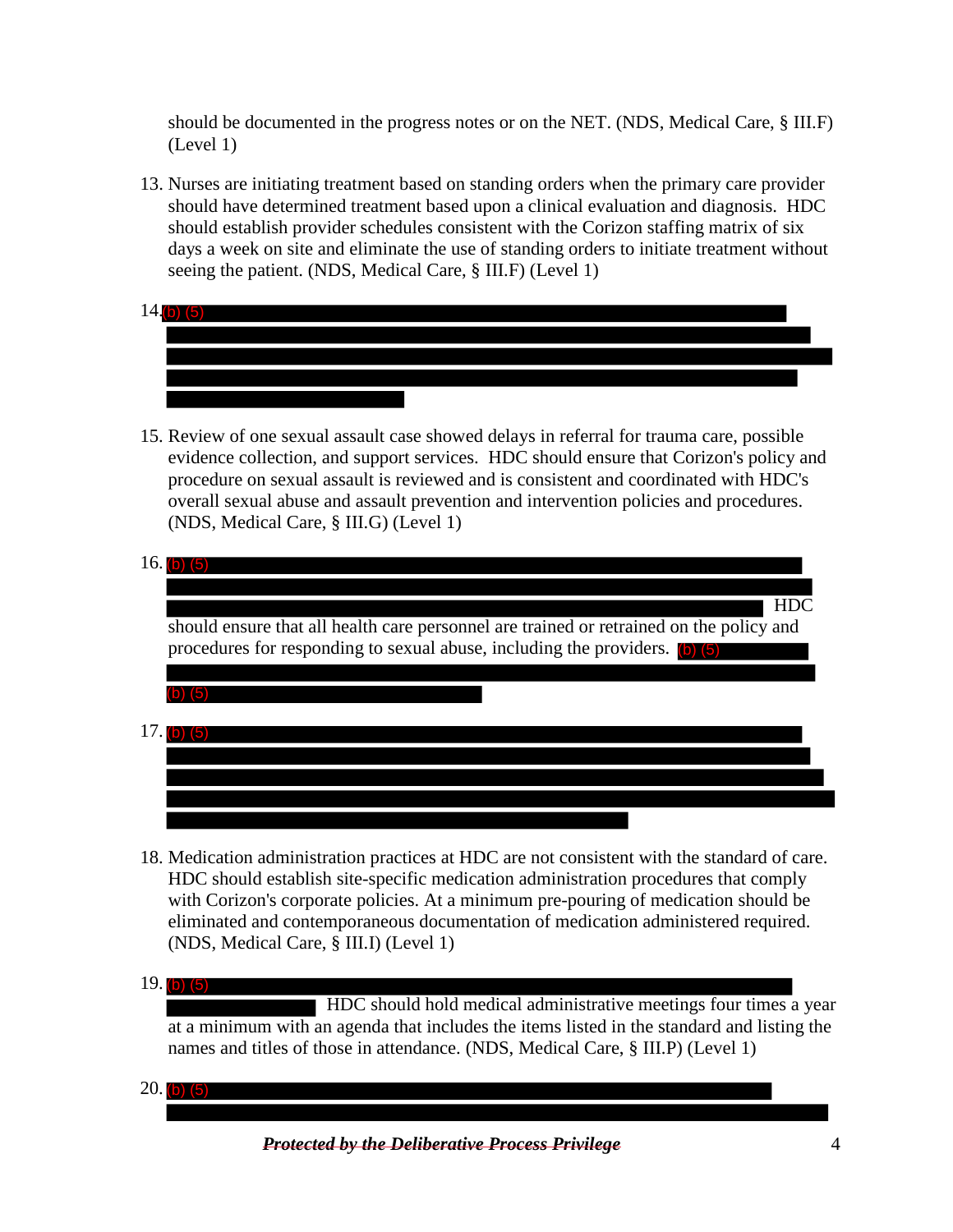(b) (5) HDC should conduct continuous quality improvement to identify gaps in services and improve delivery of health care at the facility. (NDS, Medical Care, § III.P) (Level 1)

# Mental Health Care

CRCL's mental health expert made the following priority recommendations regarding mental health care at HDF:

- Medical Care, § III.A) (Level 1) 21. HDC does not have adequate mental health staffing, which leads to rushed appointments with detainees, delays in responding to staff phone calls and detainee sick call requests, limited counseling and monitoring of detainees on suicide watch, and inadequate documentation of care. HDC should increase mental health staffing after conducting a staffing analysis based on HDC's mental health administrative and clinical needs, (i.e., intake screens, psychiatric evaluations, referrals, stabilization services, camera-cell rounds, sexual abuse screenings and evaluations, treatment [pharmacological and nonpharmacological], treatment planning, and oversight procedures). (NDS 2000,
- § III.A) (Level 1) 22. Everyone placed in a suicide watch camera-cell is under the most restrictive conditions, including having all their property taken away on admission and returned on discharge. Placement in the suicide watch cell needs to be individualized to each person's clinical needs to ensure placement in the least restrictive environment. (NDS 2000, Medical Care,



 were not available when they were requested. HDF should be keeping track of the Prevention and Intervention, § III.A) (Level 2) 25. The 2016 annual suicide prevention "training rosters" and "lesson plans" for officers number of officers who completed their annual suicide prevention training and the number of officers who have yet to complete their annual training. (NDS 2000, Suicide

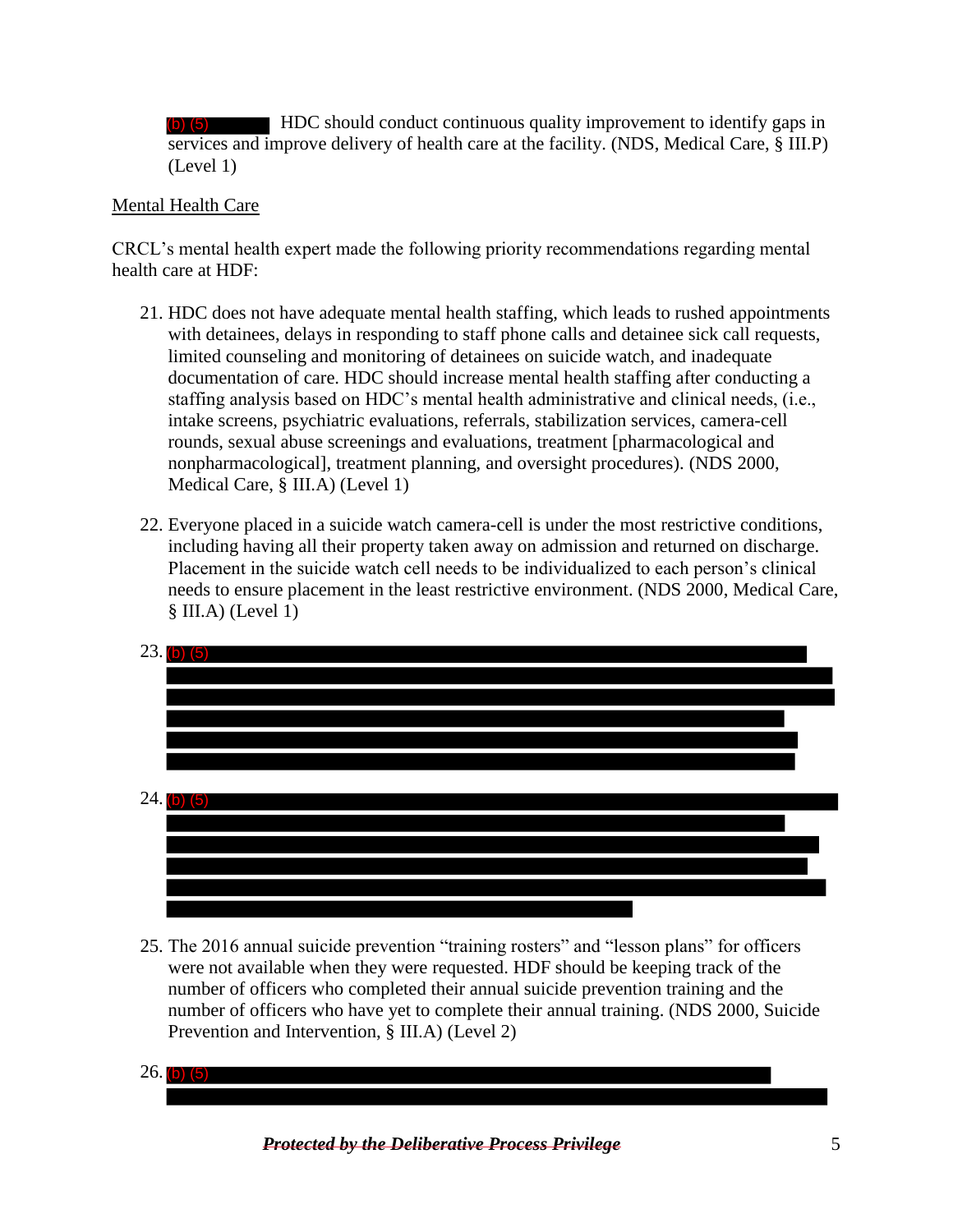| $(b)$ $(5)$     |  |
|-----------------|--|
| $27.$ (b) $(5)$ |  |
|                 |  |
|                 |  |
| $28.$ (b) $(5)$ |  |
|                 |  |
|                 |  |
|                 |  |
|                 |  |
|                 |  |
| $29.$ (b) $(5)$ |  |
|                 |  |
|                 |  |
|                 |  |
|                 |  |
|                 |  |
|                 |  |
| $30.$ (b) $(5)$ |  |
|                 |  |
|                 |  |
|                 |  |
| $31.$ (b) $(5)$ |  |
|                 |  |
|                 |  |
| $32.$ (b) $(5)$ |  |
|                 |  |

 *Protected by the Deliberative Process Privilege* 6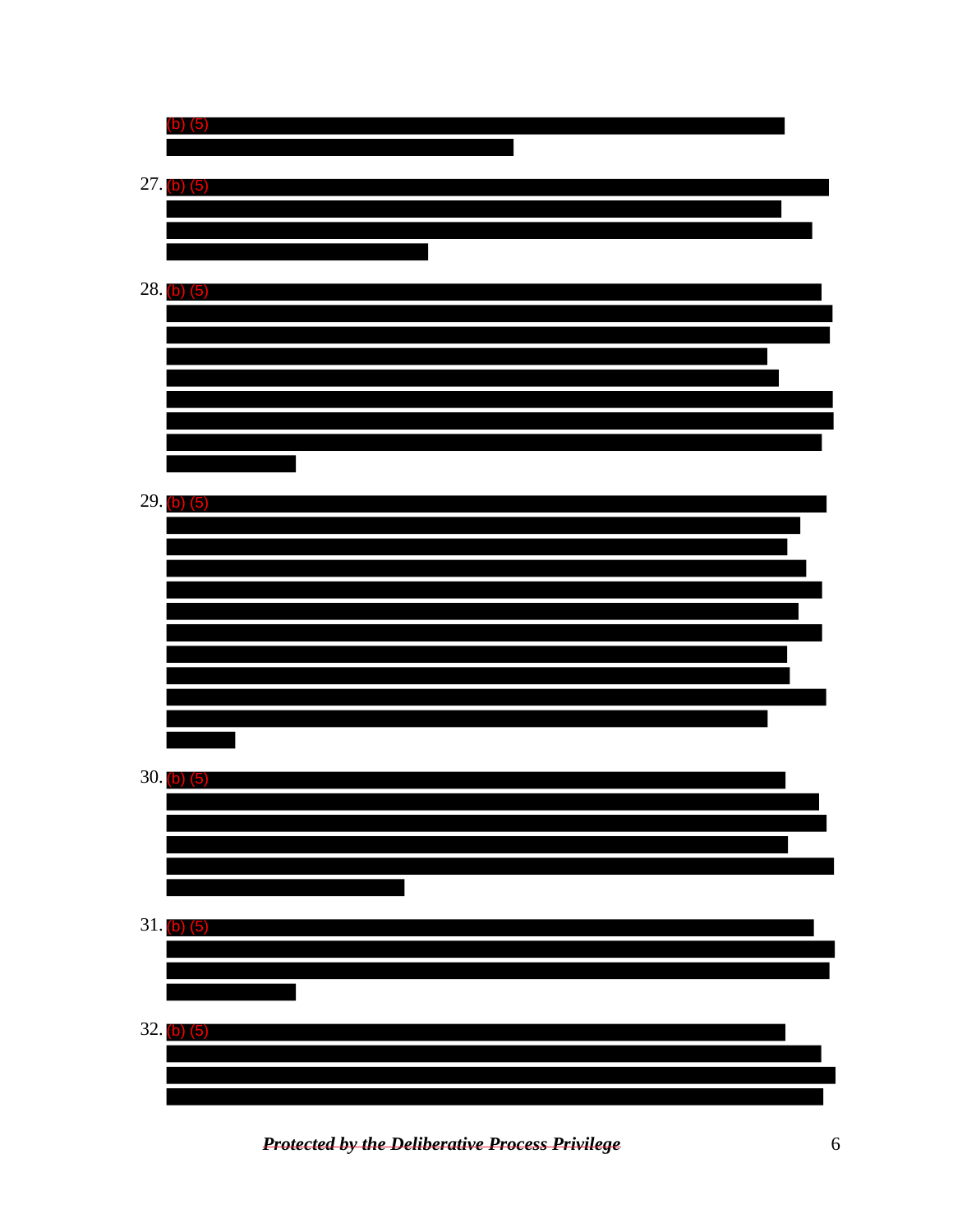

 Act (PREA)) (Level 1) 37. Psychiatry stated that they are not involved with PREA allegations. They reportedly do not perform a psychiatric evaluation when there is a PREA allegation. HDF should ensure that an upper level mental healthcare provider or a registered nurse has been trained in assessing alleged victims of sexual assault and has a critical role in the PREA processes, including evaluating alleged victims of sexual abuse. (Prison Rape Elimination

### Conditions of Detention

CRCL's conditions of detention expert made the following priority recommendations regarding conditions at HDF:

 detainee grievances. At a minimum, the facility will maintain a Detainee Grievance Log." 38. The NDS 2000 requires that, "Each facility will devise a method for documenting HDC does not maintain a central grievance logging system to track all grievances. HDC should develop and maintain a Detainee Grievance Log. (NDS, Detainee Grievance Procedures, § III.E) (Level 1)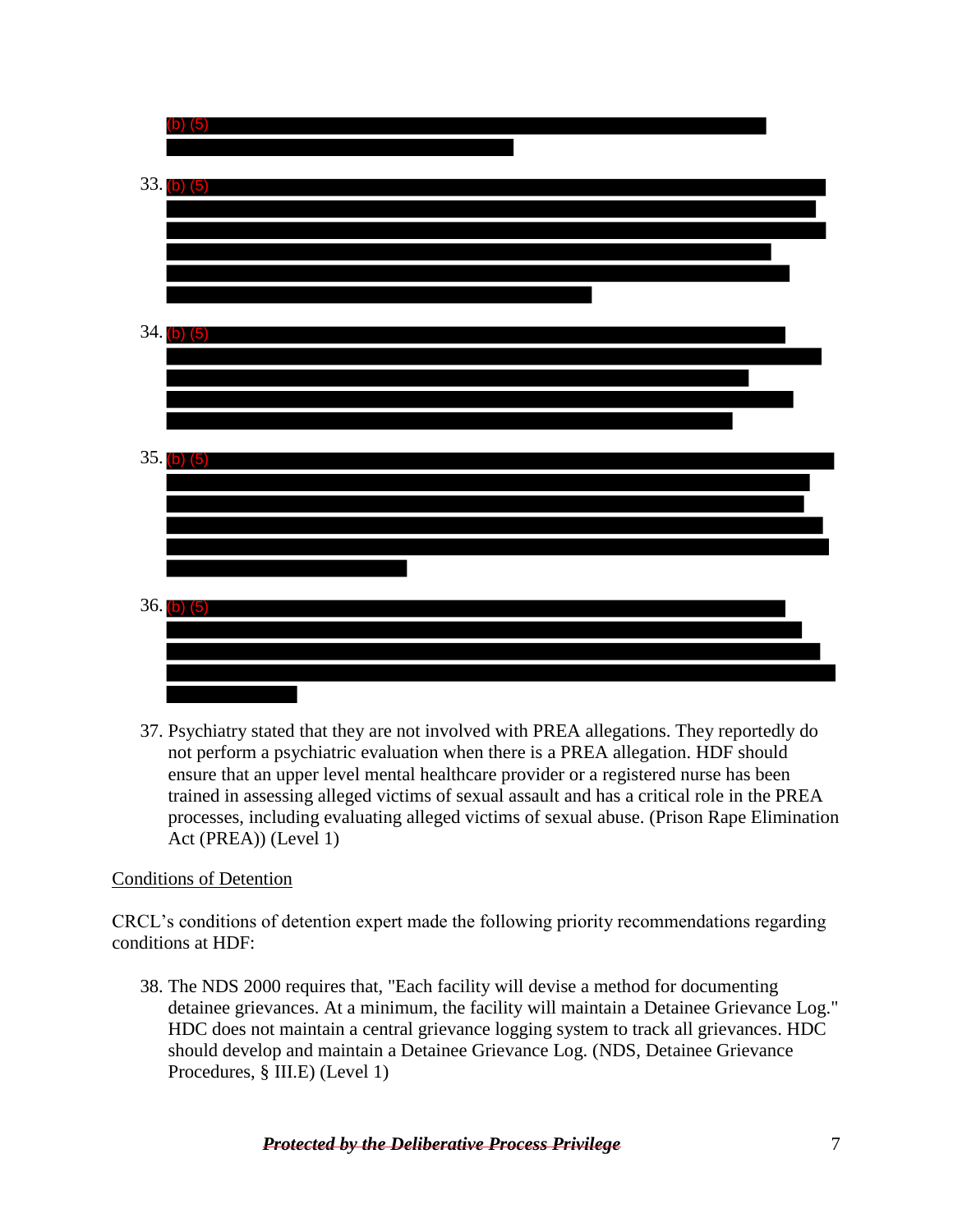### Environmental Health and Safety

CRCL's conditions of detention expert made the following priority recommendations regarding environmental health and safety at HDF:

- 39. Access to basic hygiene supplies is fundamental to the health and well-being of detainees, and availability of the supplies varied by housing unit. HDC should evaluate the distribution of personal hygiene supplies throughout the detainee housing units; revise the procedures, if needed; ensure that all staff adhere to the established procedure; and update the Inmate Rules and Regulations to ensure full compliance with the NDS Admission and Release standard stating, "Staff shall provide male and female detainees with the items of personal hygiene appropriate for, respectively, men and women. They will replenish supplies as needed." (NDS, Admission and Release) (Level 1)
- access secondary to restrictions placed on the dayroom schedule as a result of routine standards of hygiene" and further indicates "The standards include those from the 40. Adequate access to showers is essential to maintain health and hygiene. However, detainees housed in the HDC Special Management Unit may experience limited shower facility activities, including medication pass and housekeeping activities. Therefore, HDC should review the schedules and ensure that each detainee has adequate time to shower in accordance with the NDS Environmental Health and Safety standard stating, "Environmental health conditions will be maintained at a level that meets recognized American Correctional Association" is applicable. ACA Housekeeping standard 4- ALDF-4B-09 states, "Inmates have access to operable showers." (NDS, Environmental Health and Safety) (Level 1)



 maintain the integrity of nutritional analysis." Furthermore, menus should be recertified 42. Properly planned menus are essential to meet the diverse nutritional needs of the detainee population, and regular review and attestation by a dietician is an important part of the process. HDC should have all menus immediately reevaluated by a Registered Dietitian and ensure that the dietitian signs and dates each menu page to ensure compliance with the NDS Food Service standard stating, "A registered dietitian shall conduct a complete nutritional analysis of every master cycle menu planned by the FSA. Menus must be certified by the dietitian before implementation. If necessary, the FSA shall modify the menu in light of the nutritional analysis, to ensure nutritional adequacy. If the mastercycle menus change significantly during the year, the cycle should be reevaluated, to

 *Protected by the Deliberative Process Privilege* 8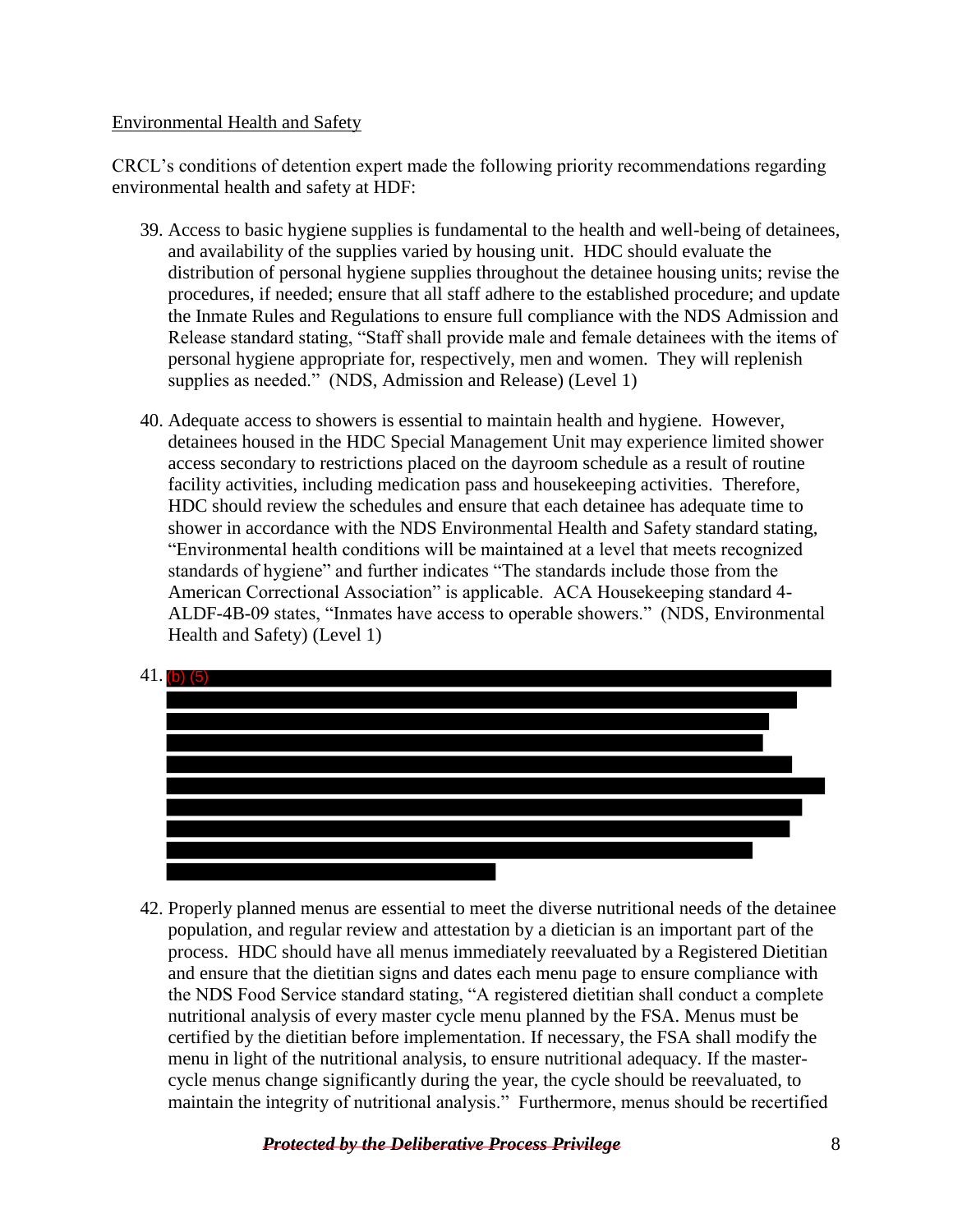when significant changes are made as mandated by the standard. (NDS, Food Service) (Level 1)

- 43. Kitchen floors must be kept clean and in good repair, and some damage was observed in the kitchen. HDC should ensure that the kitchen floor is resurfaced or renovated as soon as feasible to comply with the NDS Food Service standard requiring, "All facilities shall meet the following environmental standards: Routinely cleaned walls, floors, and ceilings in all areas." Furthermore, the floor must be maintained in good condition in compliance with the NDS Environmental Health and Safety standard indicates "Environmental health conditions will be maintained at a level that meets recognized standards of hygiene" and further specifies, "The standards include those from the American Correctional Association." ACA Housekeeping standard 4-ALDF-1A-04 stipulates, "The facility is clean and in good repair." (NDS, Food Service and Environmental Health and Safety) (Level 1)
- standard stating, "Air-dry utensils and equipment after sanitizing." (NDS, Food Service) 44. Air-drying of food service equipment and utensils is important to safeguard against disease causing microorganisms, and this process was not always followed. HDC should ensure that towels are not utilized after dishwashing as required by the NDS Food Service (Level 1)
- containers were covered. HDC should ensure that trashcans in the kitchen remain kept covered, cleaned frequently, and insect- and rodent proof." (NDS, Food Service) (Level 1) 45. Proper handling of garbage, including covering trashcans minimizes odors, helps prevent the attraction of vermin, and helps prevent soiling of clean surfaces, and not all trash covered when not in actual use as specified by the NDS Food Service standard requiring, "The garbage/refuse containers shall have sufficient capacity for the volume, and shall be
- 46. Hair trimmings were found on hair clippers that should have been cleaned after use. Failure to properly clean and disinfect barber tools places detainees at risk of skin and scalp diseases. HDC should ensure that all barber tools and supplies are properly cleaned and disinfected after each use as mandated by the NDS Environmental Health and Safety standard requiring, "Instruments such as combs and clippers shall not be used successively on detainees without proper cleaning and disinfecting." (NDS, Environmental Health and Safety) (Level 1)
- ALDF-1A-04 stipulates, "The facility is clean and in good repair." (NDS, Environmental 47. Good housekeeping practices in barbershops are imperative to minimize the risk of disease transmission. HDC should ensure that the floor in the barbershop is properly cleaned in compliance with The NDS Environmental Health and Safety standard stating, "Environmental health conditions will be maintained at a level that meets recognized standards of hygiene" and further specifies, "The standards include those from the American Correctional Association" is applicable. ACA Housekeeping standard 4- Health and Safety) (Level 1)
- 48. HDC should ensure that all detainees receive a facility orientation in compliance with the NDS Detainee Handbook standard requiring, "The OIC will provide translation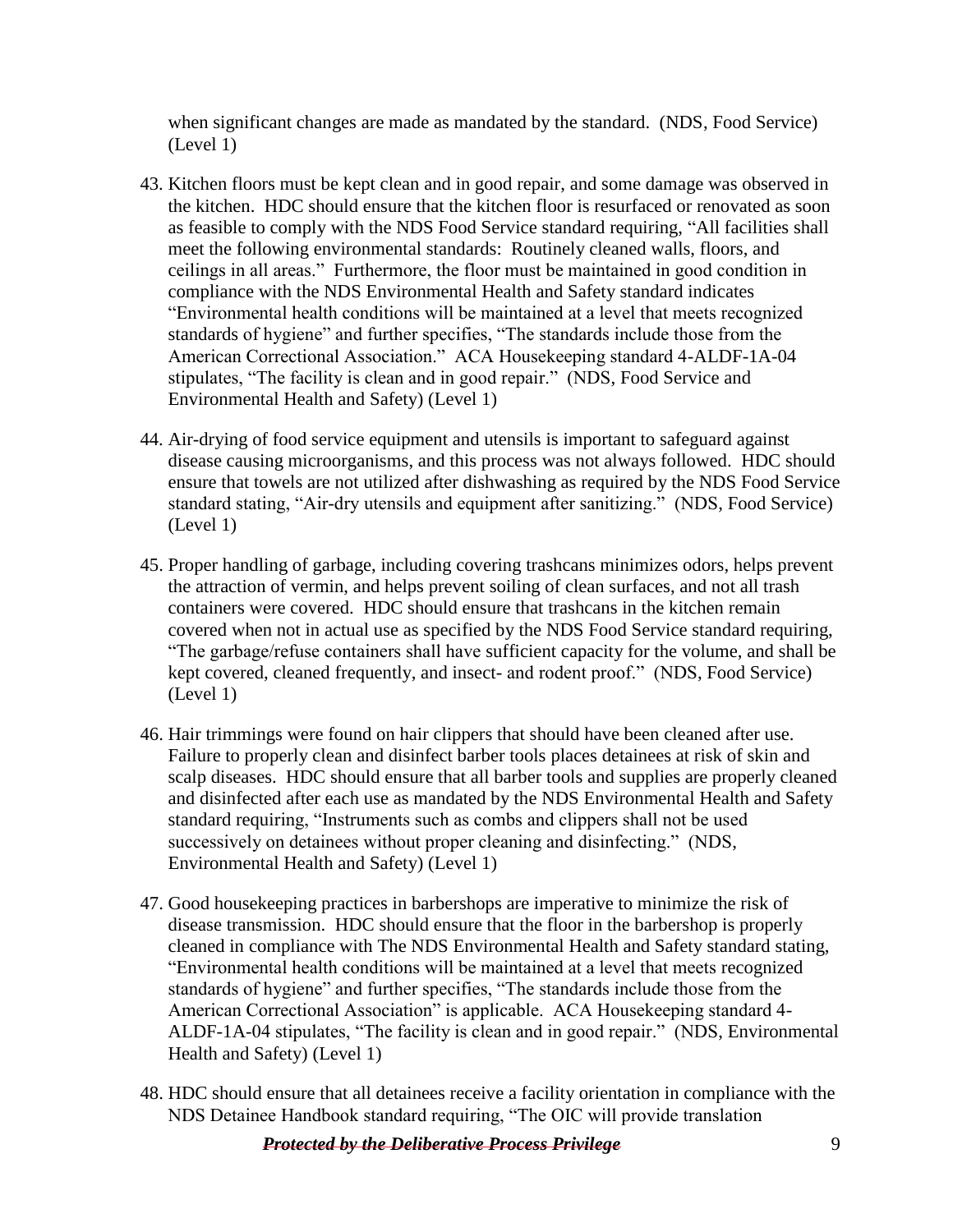assistance to detainees exhibiting literacy or language problems and those who request it. This may involve translators from the private sector or from the detainee population." (NDS, Detainee Handbook) (Level 1)

The complete expert reports and recommendations are contained in the enclosed expert reports.

It is CRCL's statutory role to advise department leadership and personnel about civil rights and civil liberties issues, ensuring respect for civil rights and civil liberties in policy decisions and implementation of those decisions. We look forward to working with ICE to determine the best way to resolve these complaints. We request that ICE provide a response to CRCL 60 days whether it concur or non-concur with these recommendations. If you concur, please include an action plan. You can send your response by email. If you have any questions, please contact Thomas E. Sharp, Senior Policy Advisor, by telephone at (b) (6) or by email at

(b) (6)

Copy to:

 Deputy Executive Associate Director Philip T. Miller Enforcement and Removal Operations U.S. Immigration and Customs Enforcement

(b) (6), (b) (7)(C)

 Assistant Director Tae Johnson Custody Management Enforcement and Removal Operations U.S. Immigration and Customs Enforcement (b) (6), (b) (7)(C)

CAPT Luzviminda Peredo-Berger Acting Assistant Director ICE Health Service Corps Enforcement and Removal Operations U.S. Immigration and Customs Enforcement

(b) (6), (b) (7)(C)

 Deputy Assistant Director Andrew Lorenzen-Strait Custody Programs Division Custody Management Enforcement and Removal Operations U.S. Immigration and Customs Enforcement (b) (6), (b) (7)(C)